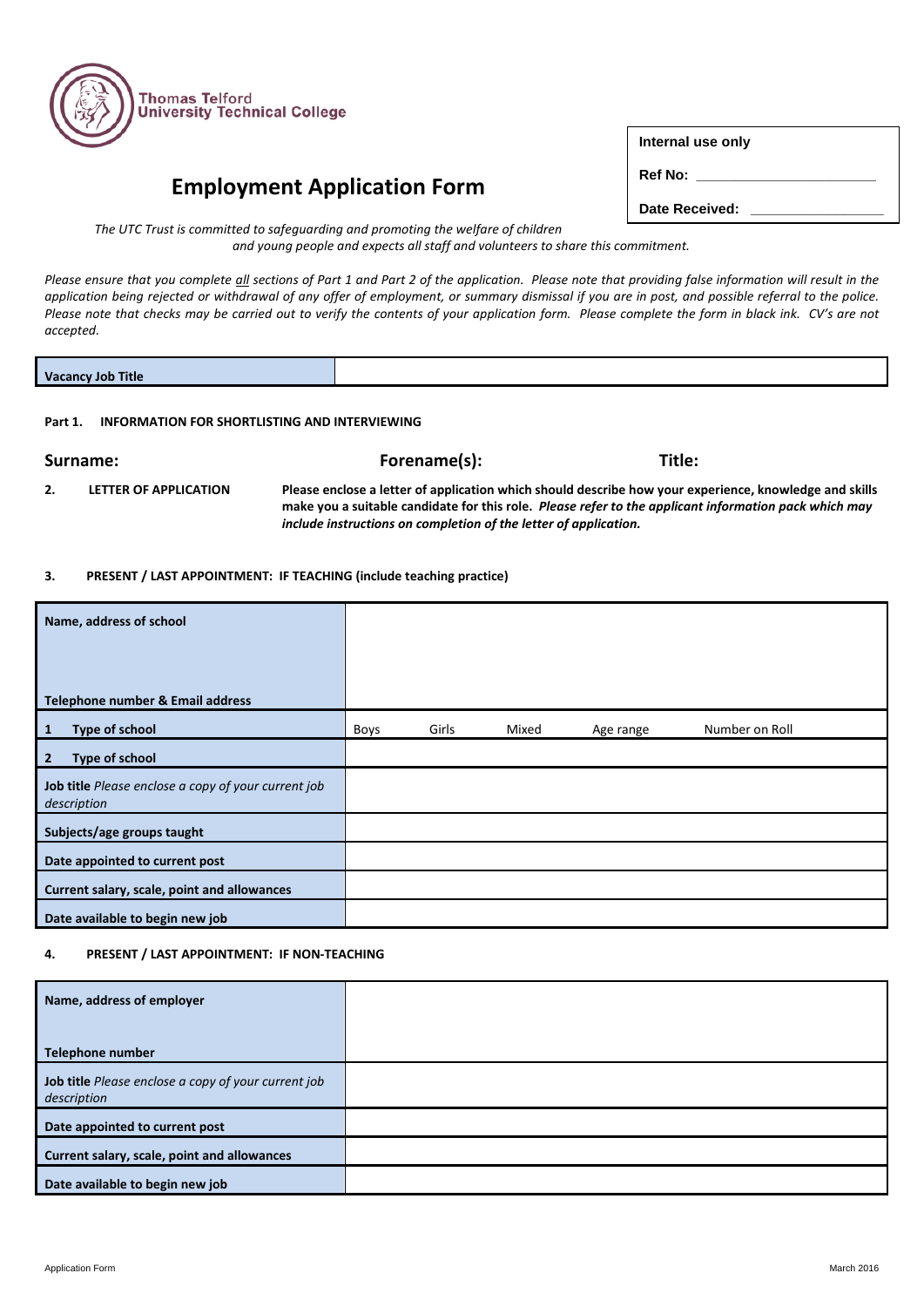

5. FULL CHRONOLOGICAL HISTORY Please provide a full history in chronological order since leaving secondary education, including periods of any post-secondary education/training, and part-time and voluntary work as well as full time employment, with start and end dates, explanations for periods not in employment or education/training, and reasons for leaving employment.

| <b>Job Title</b> | Name and address of school,                |                                   |                  |              |      | <b>Dates</b> |      | Reason         |
|------------------|--------------------------------------------|-----------------------------------|------------------|--------------|------|--------------|------|----------------|
| or Position      | other employer, or description of activity | on roll and type<br>of school, if | F/T<br>or<br>P/T |              | From |              | To   | for<br>leaving |
|                  |                                            | applicable                        |                  | <b>Month</b> | Year | <b>Month</b> | Year |                |
|                  |                                            |                                   |                  |              |      |              |      |                |
|                  |                                            |                                   |                  |              |      |              |      |                |
|                  |                                            |                                   |                  |              |      |              |      |                |
|                  |                                            |                                   |                  |              |      |              |      |                |
|                  |                                            |                                   |                  |              |      |              |      |                |
|                  |                                            |                                   |                  |              |      |              |      |                |
|                  |                                            |                                   |                  |              |      |              |      |                |
|                  |                                            |                                   |                  |              |      |              |      |                |
|                  |                                            |                                   |                  |              |      |              |      |                |
|                  |                                            |                                   |                  |              |      |              |      |                |
|                  |                                            |                                   |                  |              |      |              |      |                |
|                  |                                            |                                   |                  |              |      |              |      |                |
|                  |                                            |                                   |                  |              |      |              |      |                |
|                  |                                            |                                   |                  |              |      |              |      |                |
|                  |                                            |                                   |                  |              |      |              |      |                |
|                  |                                            |                                   |                  |              |      |              |      |                |
|                  |                                            |                                   |                  |              |      |              |      |                |
|                  |                                            |                                   |                  |              |      |              |      |                |

**Please enclose a continuation sheet if necessary**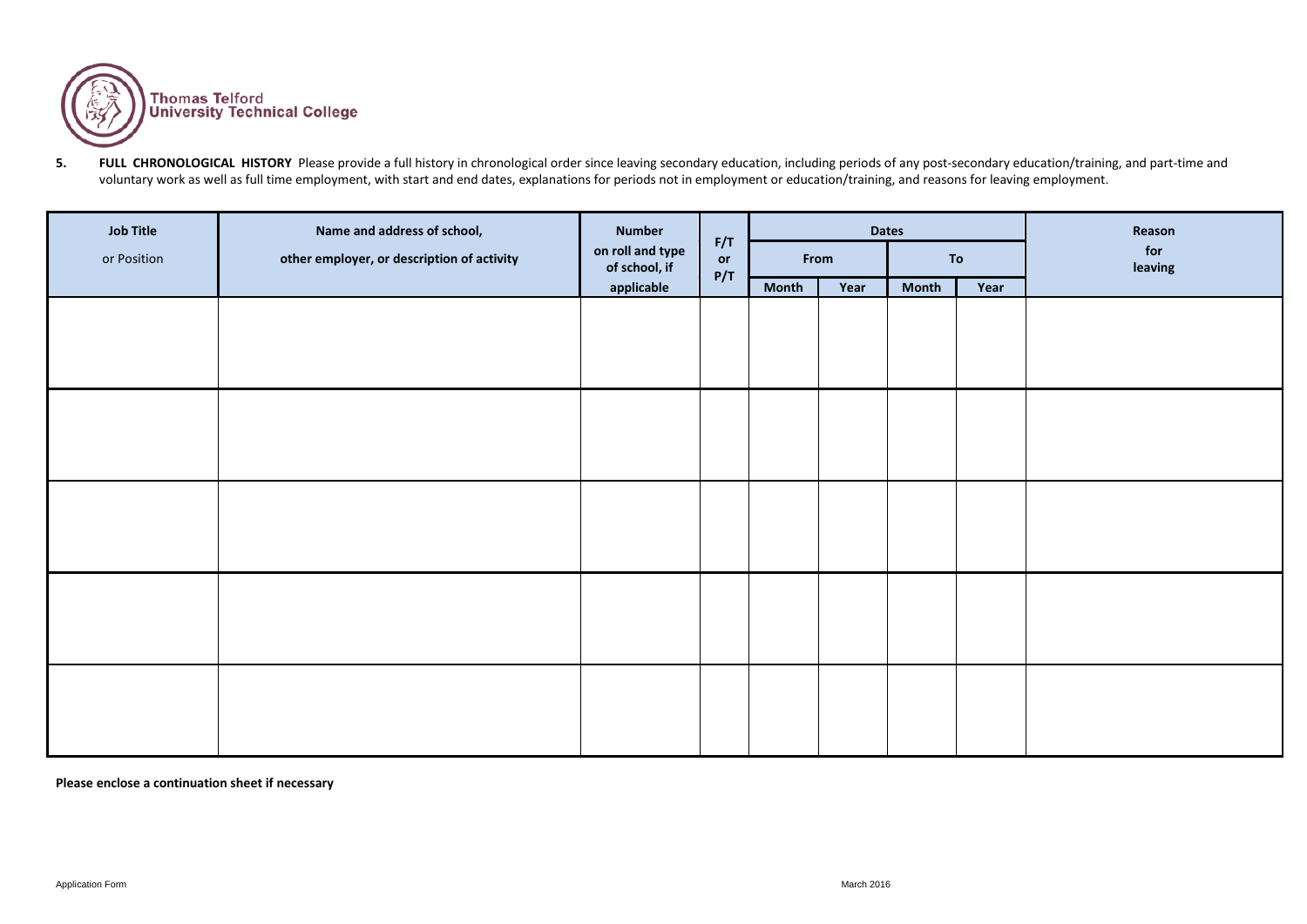

#### **6. SECONDARY EDUCATION & QUALIFICATIONS**

| <b>Name of School/College</b> | From | To | <b>Qualifications Gained</b> | Grade |
|-------------------------------|------|----|------------------------------|-------|
|                               |      |    |                              |       |
|                               |      |    |                              |       |
|                               |      |    |                              |       |
|                               |      |    |                              |       |
|                               |      |    |                              |       |
|                               |      |    |                              |       |
|                               |      |    |                              |       |

#### **7. HIGHER EDUCATION**

| Names and Addresses of University or College<br>and/or University Education Department | <b>Dates</b><br>To<br>From | <b>Full or</b><br>Part-time | <b>Courses/subjects taken and Passed</b> | <b>Qualification and Grade</b> | Age Groups for which<br><b>Trained</b> |
|----------------------------------------------------------------------------------------|----------------------------|-----------------------------|------------------------------------------|--------------------------------|----------------------------------------|
|                                                                                        |                            |                             |                                          |                                |                                        |
|                                                                                        |                            |                             |                                          |                                |                                        |
|                                                                                        |                            |                             |                                          |                                |                                        |
|                                                                                        |                            |                             |                                          |                                |                                        |
|                                                                                        |                            |                             |                                          |                                |                                        |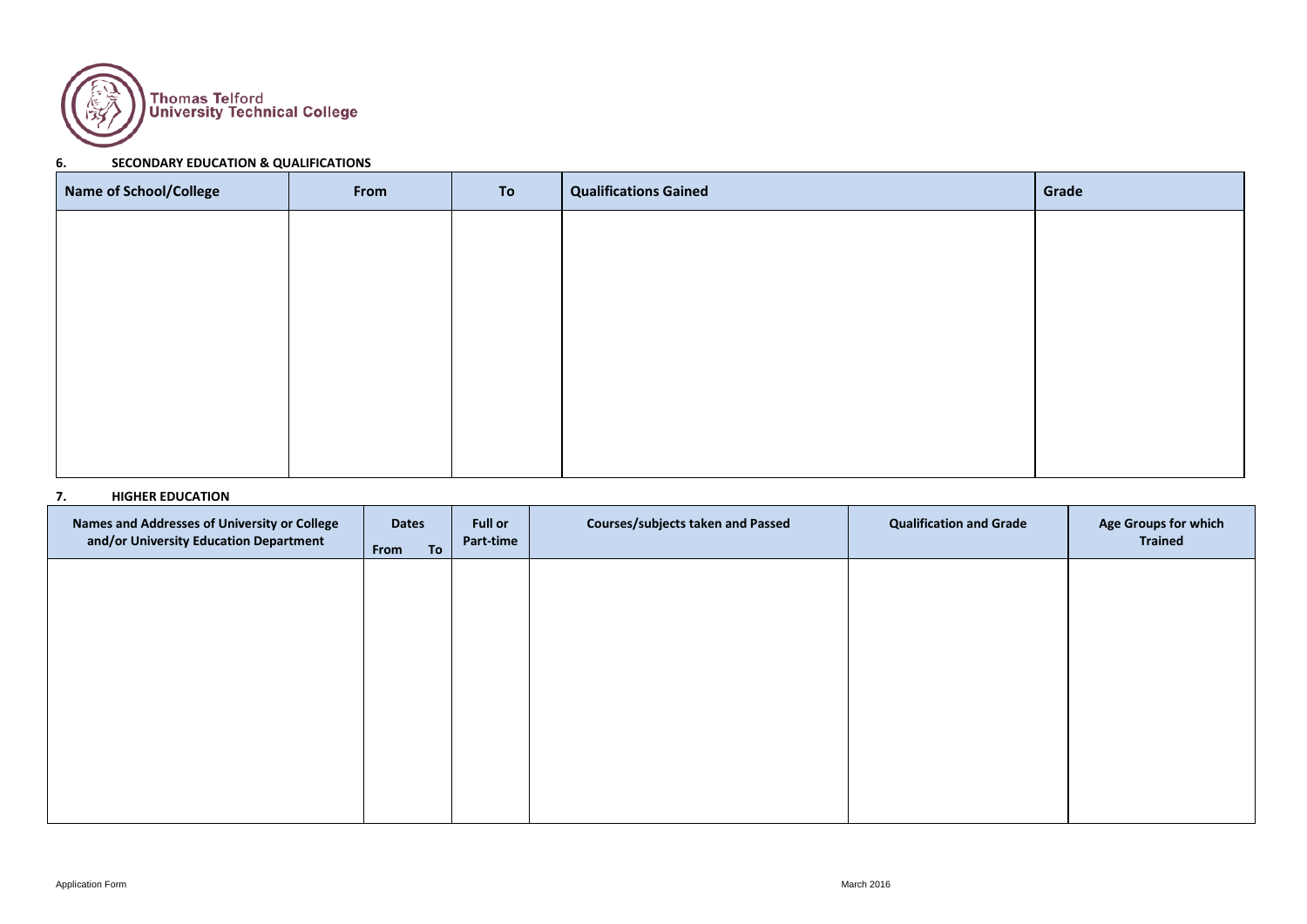

# **8. PROFESSIONAL COURSES ATTENDED AS A TEACHER Please list relevant courses attended in the past 3 years**

| Subject | <b>Organising Body</b> | Date(s) | <b>Duration</b> |
|---------|------------------------|---------|-----------------|
|         |                        |         |                 |
|         |                        |         |                 |
|         |                        |         |                 |
|         |                        |         |                 |
|         |                        |         |                 |

# **9. OTHER RELEVANT EXPERIENCE, INTERESTS AND SKILLS**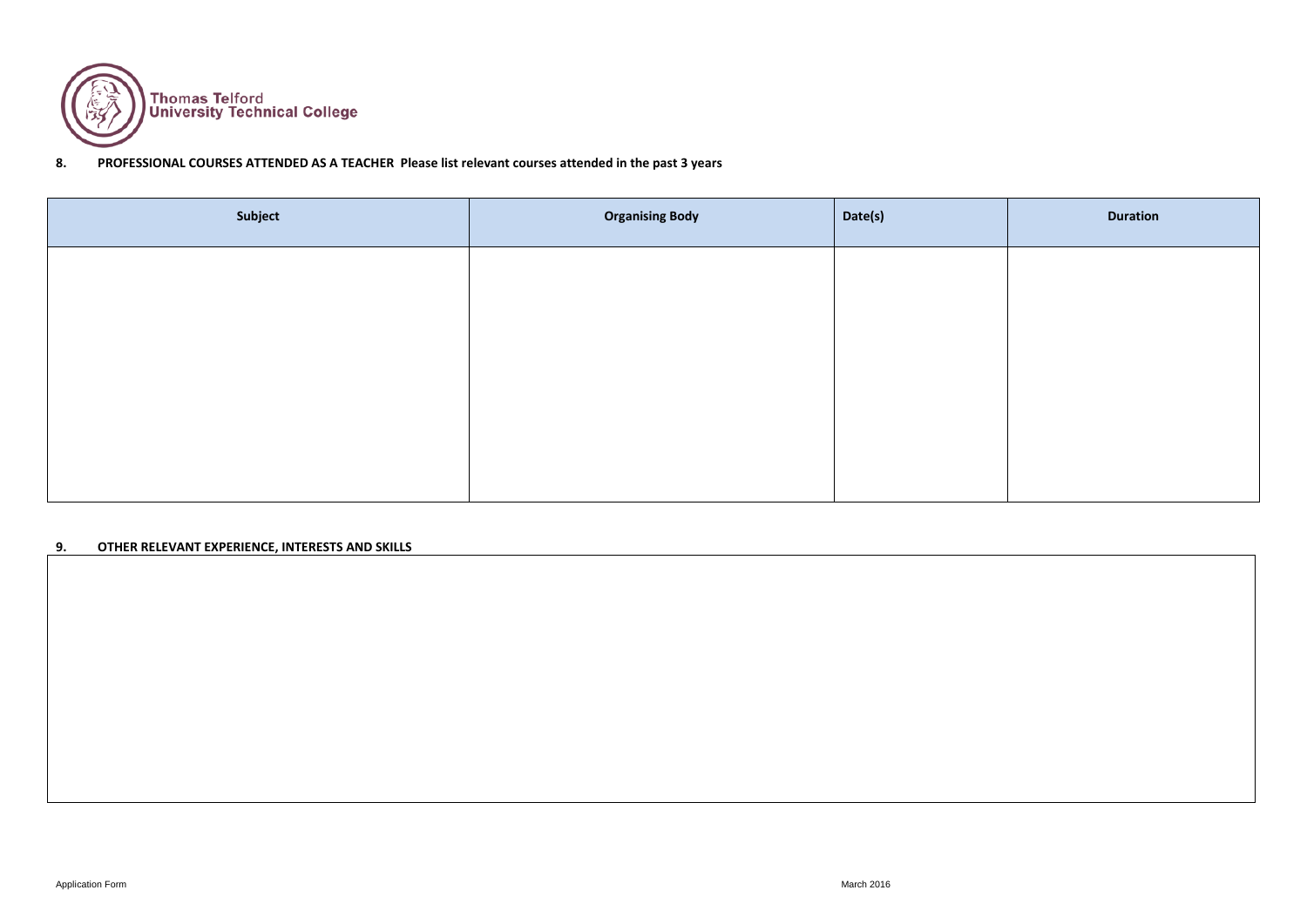

# **10. REFEREES**

Give here details of two people to whom reference may be made. The first referee should normally be your present or most recent headteacher or equivalent person. If you are not currently working with children please provide a referee from your most recent employment involving children. Referees will be asked about disciplinary offences relating to children, which may include any in which the penalty is "time expired" and whether you have been the subject of any child protection concerns, and if so, the outcome of any enquiry or disciplinary procedure. References will not be accepted from relatives or from people writing solely in the capacity of friends.

#### **First referee**

| <b>Title and Name</b>            |  |
|----------------------------------|--|
| <b>Address</b>                   |  |
|                                  |  |
|                                  |  |
| <b>Post Code</b>                 |  |
| <b>Telephone number</b>          |  |
| <b>Email address</b>             |  |
| <b>Job Title</b>                 |  |
| <b>Relationship to applicant</b> |  |

### **Second referee**

| <b>Title and Name</b>            |  |
|----------------------------------|--|
| <b>Address</b>                   |  |
|                                  |  |
|                                  |  |
| <b>Post Code</b>                 |  |
| Telephone number                 |  |
| <b>Email address</b>             |  |
| <b>Job Title</b>                 |  |
| <b>Relationship to applicant</b> |  |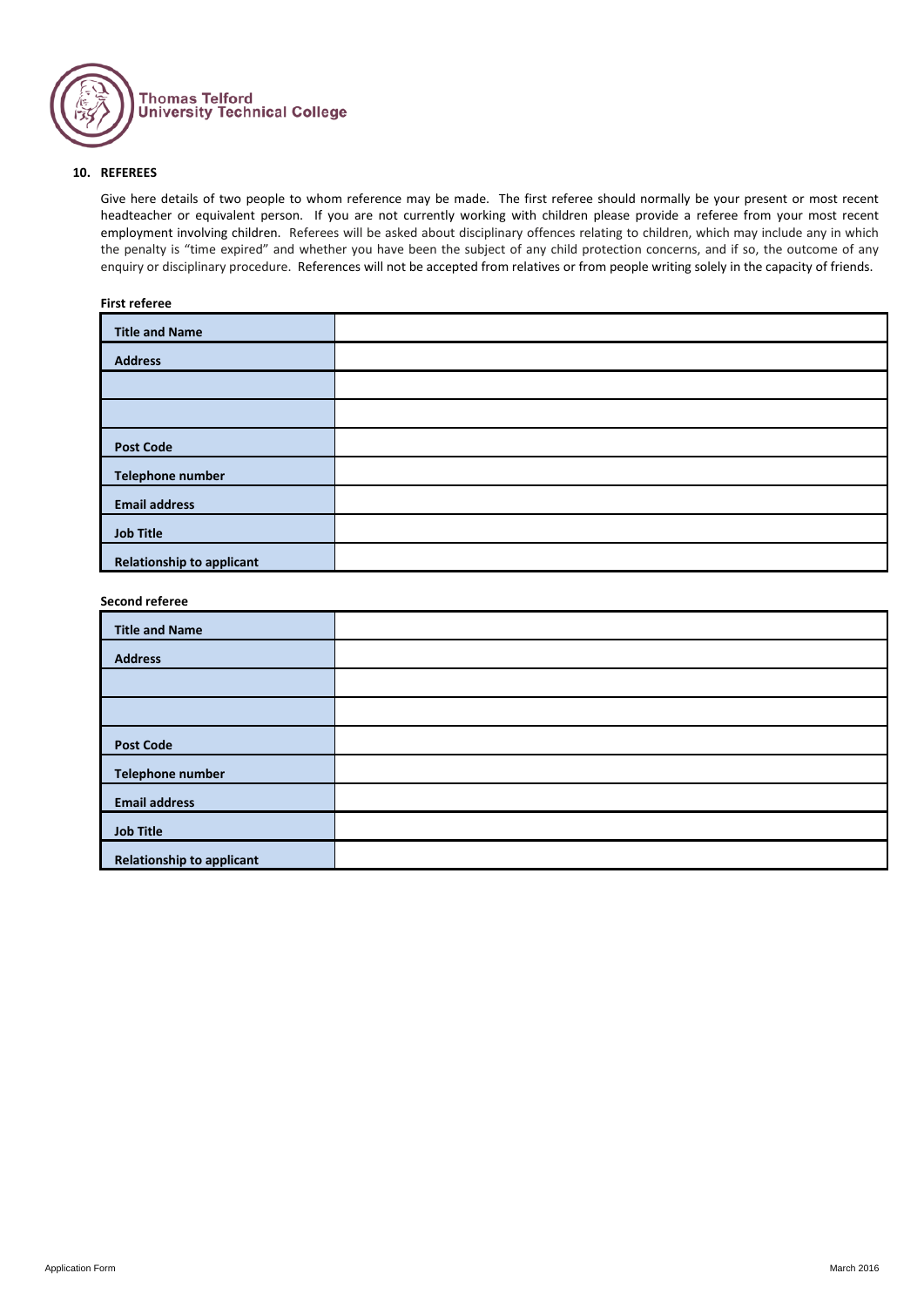

**THIS PAGE IS INTENTIONALLY BLANK**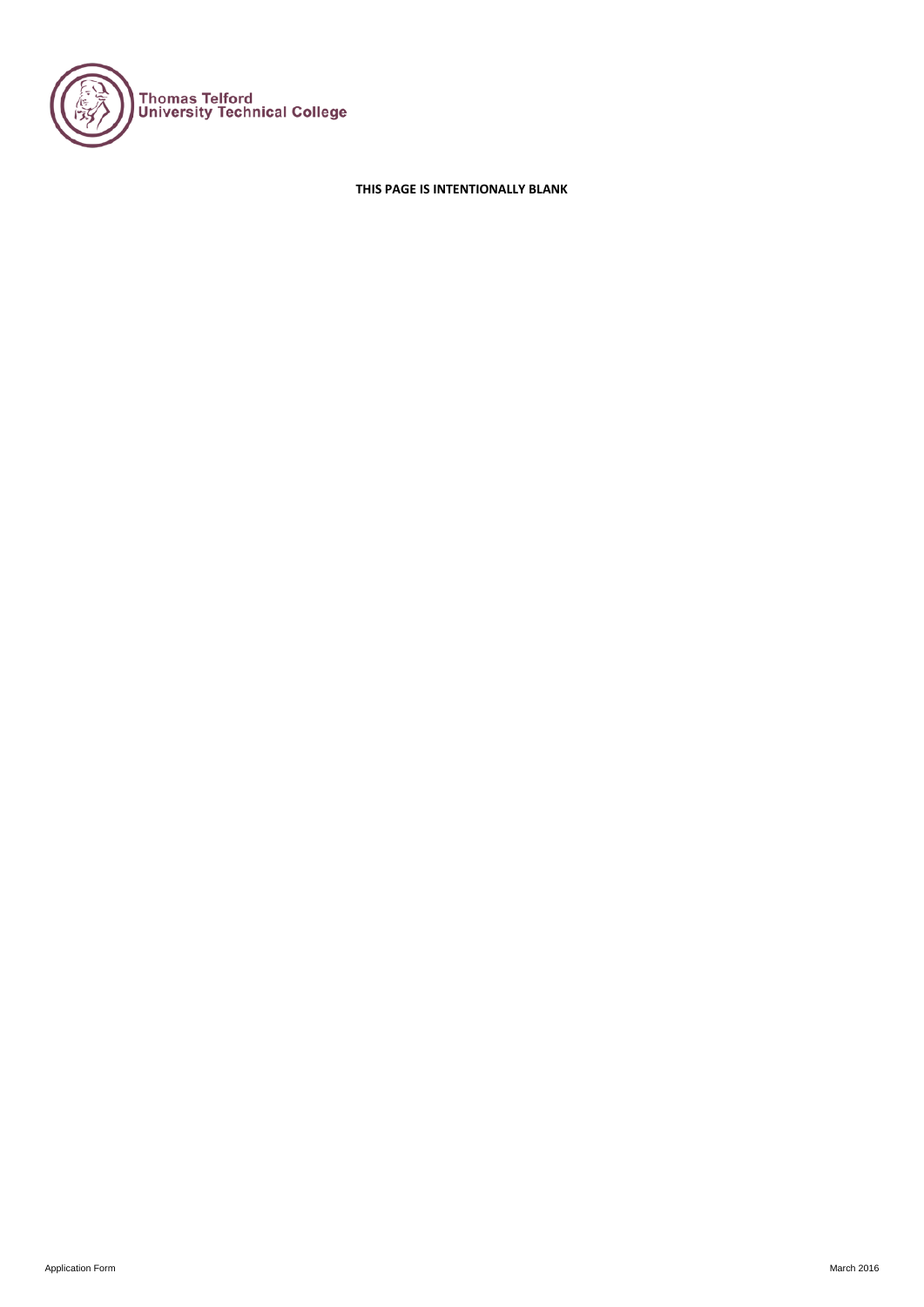

**Part 2 Internal Ref No: \_\_\_\_\_\_\_**

**This section will be separated from Part 1 on receipt. Relevant contents may be verified prior to shortlisting but will not then be used for selection purposes.**

# **11. PERSONAL INFORMATION**

| 1.  | Surname or family name                                                                                                                                                 |  |
|-----|------------------------------------------------------------------------------------------------------------------------------------------------------------------------|--|
| 2.  | All previous surnames                                                                                                                                                  |  |
| 3.  | <b>All forenames</b>                                                                                                                                                   |  |
| 4.  | <b>Title</b>                                                                                                                                                           |  |
| 5.  | <b>Current Address</b>                                                                                                                                                 |  |
|     |                                                                                                                                                                        |  |
| 6.  | Postcode                                                                                                                                                               |  |
| 7.  | <b>Resident at this address since</b>                                                                                                                                  |  |
| 8.  | Home telephone number                                                                                                                                                  |  |
| 9.  | Mobile telephone number                                                                                                                                                |  |
| 10. | Date of Birth                                                                                                                                                          |  |
| 11. | <b>Email address</b>                                                                                                                                                   |  |
| 12. | DfE reference number                                                                                                                                                   |  |
| 13. | <b>National Insurance Number</b>                                                                                                                                       |  |
| 14. | Do you have a current full driving licence?                                                                                                                            |  |
| 15. | Did you qualify as a teacher after May<br>1999?                                                                                                                        |  |
| 16. | Have you ever been subject to a child<br>protection investigation by your employer<br>or the General Teaching Council or<br><b>Independent Safeguarding Authority?</b> |  |
| 17. | Do you require sponsorship (previously a<br>work permit)?                                                                                                              |  |
| 18. | Are you related to or have a close personal<br>relationship with any pupil, employee, or<br>governor?                                                                  |  |
| 19. | <b>NQTs ONLY:</b>                                                                                                                                                      |  |
|     | Have you provided evidence of passing the<br><b>Skills Tests?</b>                                                                                                      |  |
| 20. | Are there any special arrangements which<br>we can make for you if you are called for<br>an interview and/or work based<br>assessment?                                 |  |
|     |                                                                                                                                                                        |  |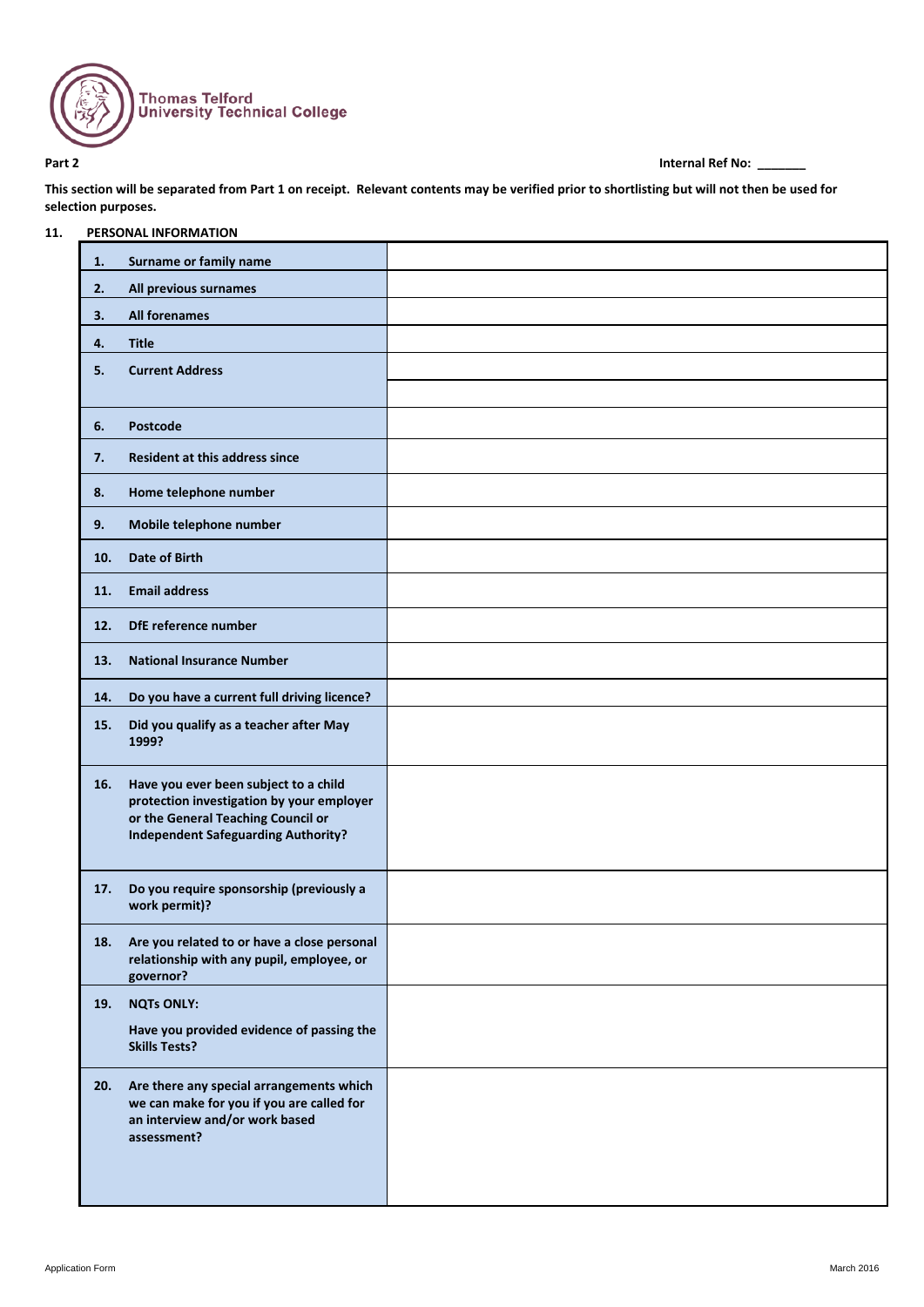

# **12. COMPULSORY DECLARATION OF ANY CONVICTIONS, CAUTIONS OR REPRIMANDS, WARNINGS OR BIND-OVERS**

If you are shortlisted you will be required to complete a "Disclosure of Criminal Record" form and bring the completed form to interview. The information you give will be treated as strictly confidential. Disclosure of a conviction, caution, warning or reprimand will not automatically disqualify you from consideration. Any offence will only be taken into consideration if it is one which would make you unsuitable for the type of work you are applying for. However, offences relating to children may make you unsuitable since this is a "regulated position" under the Under the Criminal Justice & Courts Services Act 2000.

### **13. DATA PROTECTION ACT**

The information collected on this form will be used in compliance with the Data Protection Act 1998. By supplying information, you are giving your consent to the information being processed for all employment purposes as defined in the Data Protection Act 1998. The information may be disclosed, as appropriate, to the governors, to Occupational Health, to the Teachers Pensions Agency, to the Department for Education, to pension, payroll and personnel providers and relevant statutory bodies. You should also note that checks may be made to verify the information provided and may also be used to prevent and/or detect fraud. This form will be kept strictly confidential but may be photocopied and may be transmitted electronically for use by those entitled to see the information as part of the recruitment process. When the recruitment process is completed, the form will be stored for a maximum of six months then destroyed. If you are employed as a result of this recruitment process then this application form will be retained as part of your personnel record.

### **14. NOTES**

- (a) Under the Criminal Justice & Courts Services Act 2000 it is an offence for an individual who has been disqualified from working with children to knowingly apply for, offer to do, accept, or do any work in a 'regulated position'. The position you are applying for is a "regulated position".
- (b) Canvassing, directly or indirectly, an employee or governor will disqualify the application.
- (c) Candidates recommended for appointment will be required to provide a satisfactory Enhanced DBS certificate and complete a preemployment medical questionnaire and may be required to undergo a medical examination.

#### **15. DECLARATION**

.

I certify that, to the best of my knowledge and belief, all particulars included in my application are correct. I understand and accept that providing false information will result in my application being rejected or withdrawal of any offer of employment, or summary dismissal if I am in post, and possible referral to the police. I understand and accept that the information I have provided may be used in accordance with paragraph 13 above, and in particular that checks may be carried out to verify the contents of my application form.

**\_\_\_\_\_\_\_\_\_\_\_\_\_\_\_\_\_\_\_\_\_\_\_\_\_\_\_\_\_\_\_\_\_\_\_\_\_\_\_\_ \_\_\_\_\_\_\_\_\_\_\_\_\_\_\_\_\_\_\_\_\_\_\_\_\_\_\_\_\_\_\_\_\_\_\_\_\_\_\_**

**Signature of ApplicantDate**

**\_\_\_\_\_\_\_\_\_\_\_\_\_\_\_\_\_\_\_\_\_\_\_\_\_\_\_\_\_\_\_\_\_\_\_\_\_\_\_\_ Print Name**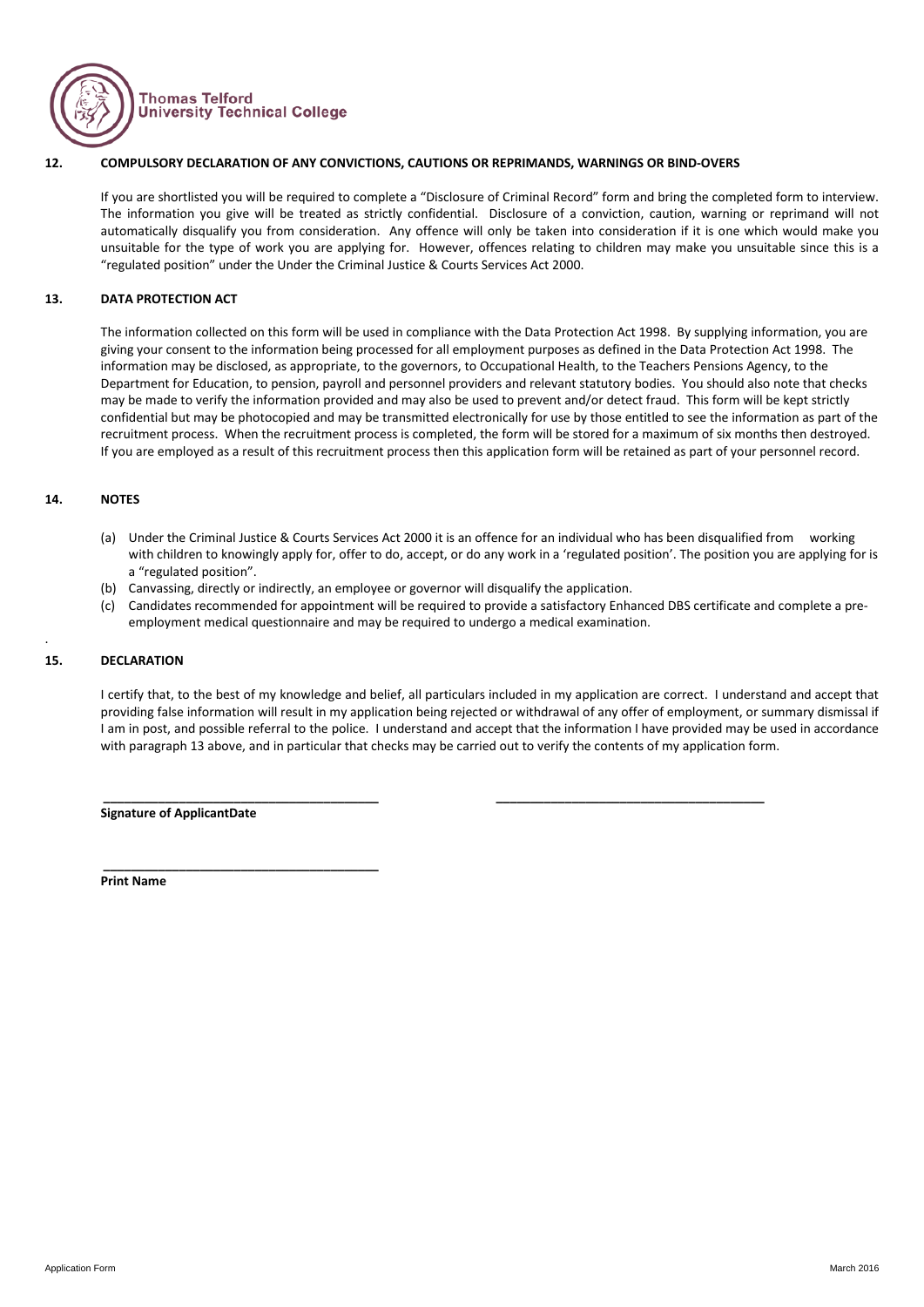

**Thomas Telford<br>University Technical College** 

**THIS PAGE IS INTENTIONALLY BLANK Please complete next page – Part 3**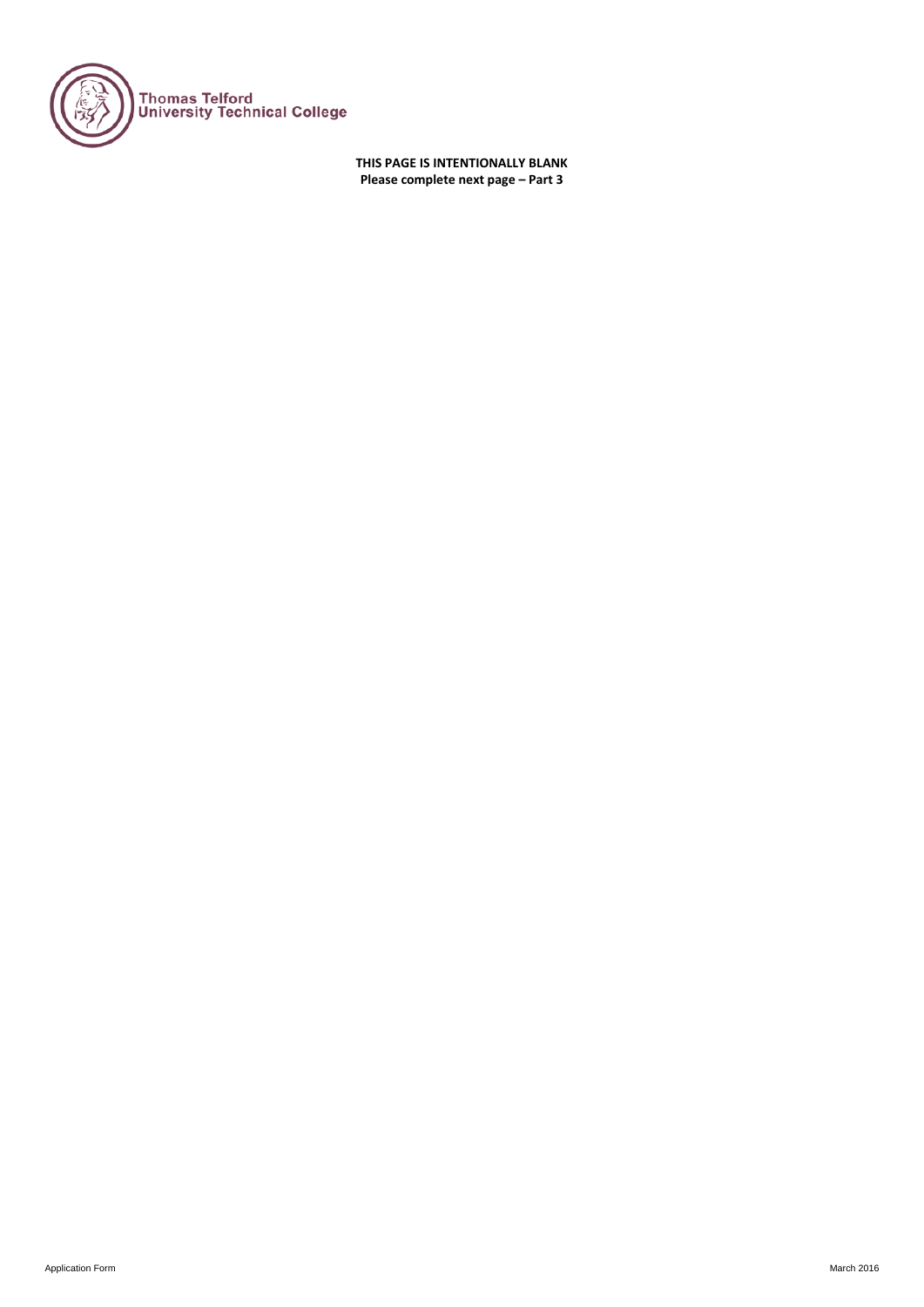

# **PART 3 EQUALITY AND DIVERSITY MONITORING**

This section will be separated from part 1 and part 2. Collection of equality information is solely for monitoring purposes to ensure that our policies and procedures are effective. We also collect this data in accordance with the general and specific public sector equality duties under the Equality Act 2010. Any data you enter onto this monitoring form will only be used for monitoring purposes and will not be used in assessing and or scoring your application or during the interview process. This information is kept fully confidential and access is strictly limited in accordance with the Data Protection Act.

#### **Ethnic Group**

|                           | Workforce   |                                               |             |
|---------------------------|-------------|-----------------------------------------------|-------------|
|                           | Census Code |                                               | Please tick |
|                           | <b>WBRI</b> | British English Welsh Northern Irish Scottish |             |
|                           | <b>WIRI</b> | Irish                                         |             |
| White                     | <b>OOTH</b> | <b>Irish Traveller</b>                        |             |
|                           | <b>OOTH</b> | Gypsy                                         |             |
|                           | <b>WOTH</b> | Other White background                        |             |
|                           | <b>MWBC</b> | White and Black Caribbean                     |             |
| Mixed                     | <b>MWBA</b> | White and Black African                       |             |
|                           | <b>MWAS</b> | White and Asian                               |             |
|                           | <b>MOTH</b> | Other Mixed background                        |             |
|                           | <b>AIND</b> | Indian                                        |             |
|                           | <b>APKN</b> | Pakistani                                     |             |
| Asian<br>or Asian British | <b>ABAN</b> | Bangladeshi                                   |             |
|                           | <b>CHNE</b> | Chinese                                       |             |
|                           | <b>AOTH</b> | Other Asian background                        |             |
|                           | <b>BCRB</b> | Caribbean                                     |             |
| <b>Black</b>              | <b>BAFR</b> | African                                       |             |
| or Black British          | <b>BOTH</b> | Other Black background                        |             |
| Other ethnic group        | OOTH        | Arab                                          |             |
|                           |             | Write in:                                     |             |
| Prefer not to say         | <b>REFU</b> |                                               |             |

Nationality

|                                                                                                        | Please tick |
|--------------------------------------------------------------------------------------------------------|-------------|
| No religion                                                                                            |             |
| Christian (including Church of England, Catholic,<br>Protestant and all other Christian denominations) |             |
| <b>Buddhist</b>                                                                                        |             |
| Hindu                                                                                                  |             |
| Jewish                                                                                                 |             |
| <b>Muslim</b>                                                                                          |             |
| Sikh                                                                                                   |             |
| Any other religion write in                                                                            |             |
|                                                                                                        |             |
| Prefer not to say                                                                                      |             |

**Sexual Orientation** *Please tick*

| Bi-sexual         |  |
|-------------------|--|
| Gay               |  |
| Lesbian           |  |
| Heterosexual      |  |
| Other             |  |
| Prefer not to say |  |

#### **Religion Disability**

*Please tick* Do you consider that you have a disability? *Please tick*

| Yes Please complete the grid below |             |  |
|------------------------------------|-------------|--|
| No                                 |             |  |
| Prefer not to say                  |             |  |
|                                    |             |  |
| My disability is:                  | Please tick |  |
| <b>Physical Impairment</b>         |             |  |
| Sensory Impairment                 |             |  |
| <b>Mental Health Condition</b>     |             |  |
| Learning Disability/ Difficulty    |             |  |
| Long standing illness              |             |  |
| Other                              |             |  |
| Prefer not to say                  |             |  |